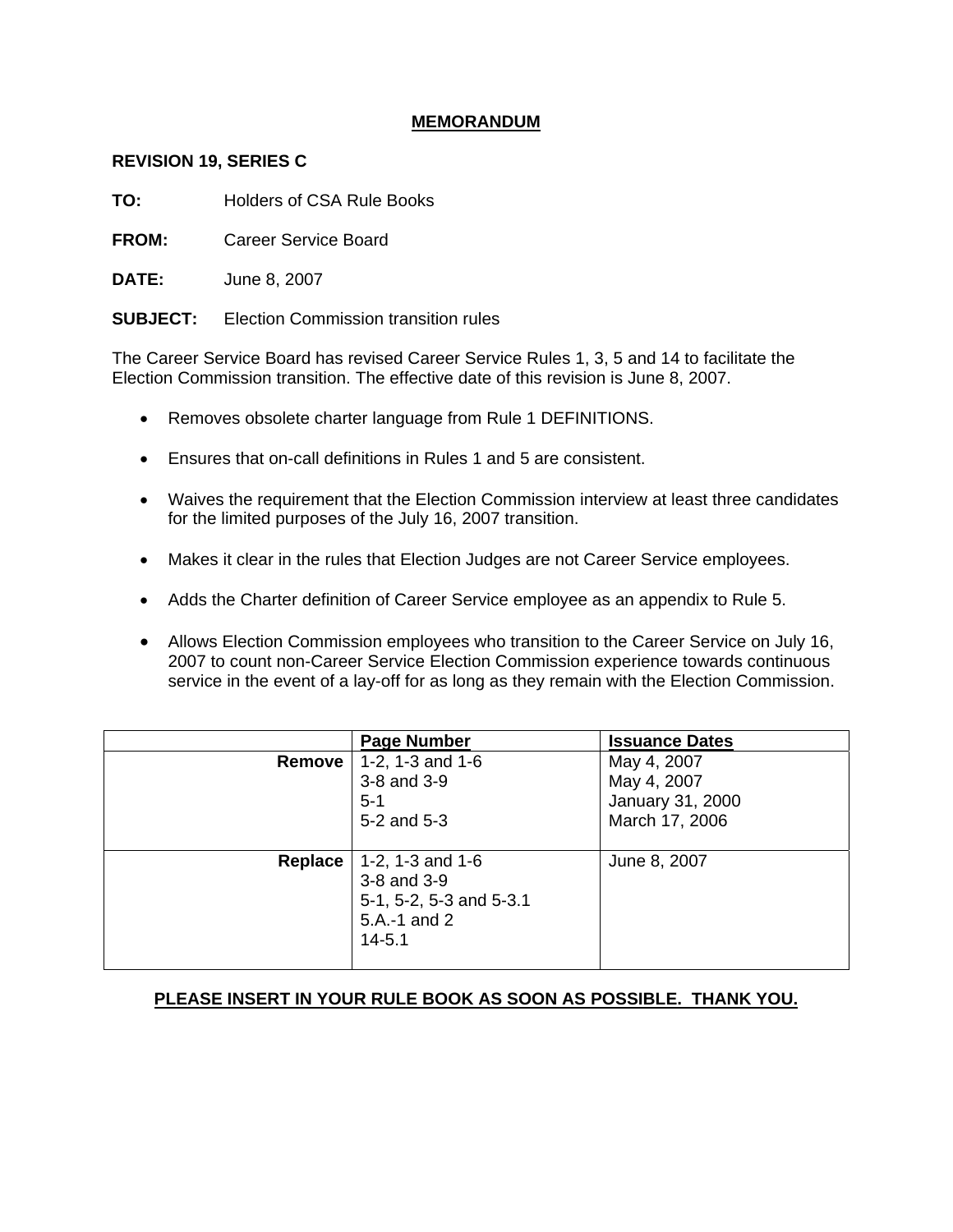### Appropriation sub-account:

Includes all divisions of appropriations recognized by the Office of Budget and Management, up to and including the lowest level of the account code at which expenditures and revenues are recorded, the tracking level. (Effective March 19, 2004, Rule Revision Memo 247B)

### Break in service:

Any lapse of working time between the official separation of an employee and his subsequent re-hiring. (Effective May 16, 1956; Rules Revision Memo 16A).

## Career Service:

All employees of the City and their positions subject to the exceptions in the City Charter (relevant sections have been attached as an appendix to Rule 5 APPOINTMENTS AND STATUS). (Effective June 8, 2007; Rules Revision Memo 19C)

### Career Service Authority:

The agency created by the Denver City Charter to administer the Career Service. (Effective August 15, 1979; Rules Revision Memo 113A).

### Career Service Board:

The board created by the Denver City Charter to direct the Career Service. (Effective August 15, 1979; Rules Revision Memo 113A).

#### Career Service employee:

The incumbent of a position in the Career Service. (Effective May 16, 1956; Rules Revision Memo 16A)

#### Career status:

The status of a Career Service employee who has satisfactorily completed an employment probationary period or who has been reinstated after lay-off. (Effective September 18, 1980**,** Rules Revision Memo 127A).

#### City:

City and County of Denver (Eff. December 15, 1988; Rules Revision No. 118, Series B).

#### Class series:

The arrangement in sequence of classes that are alike in the kind but not in level. For the purposes of lay-off, a class series shall include first line supervisors and lead workers, if so designated for the class series. (Effective May 16, 1956, Rules Revision Memo 16A; Revised March 19, 2004, Rule Revision Memo 247B)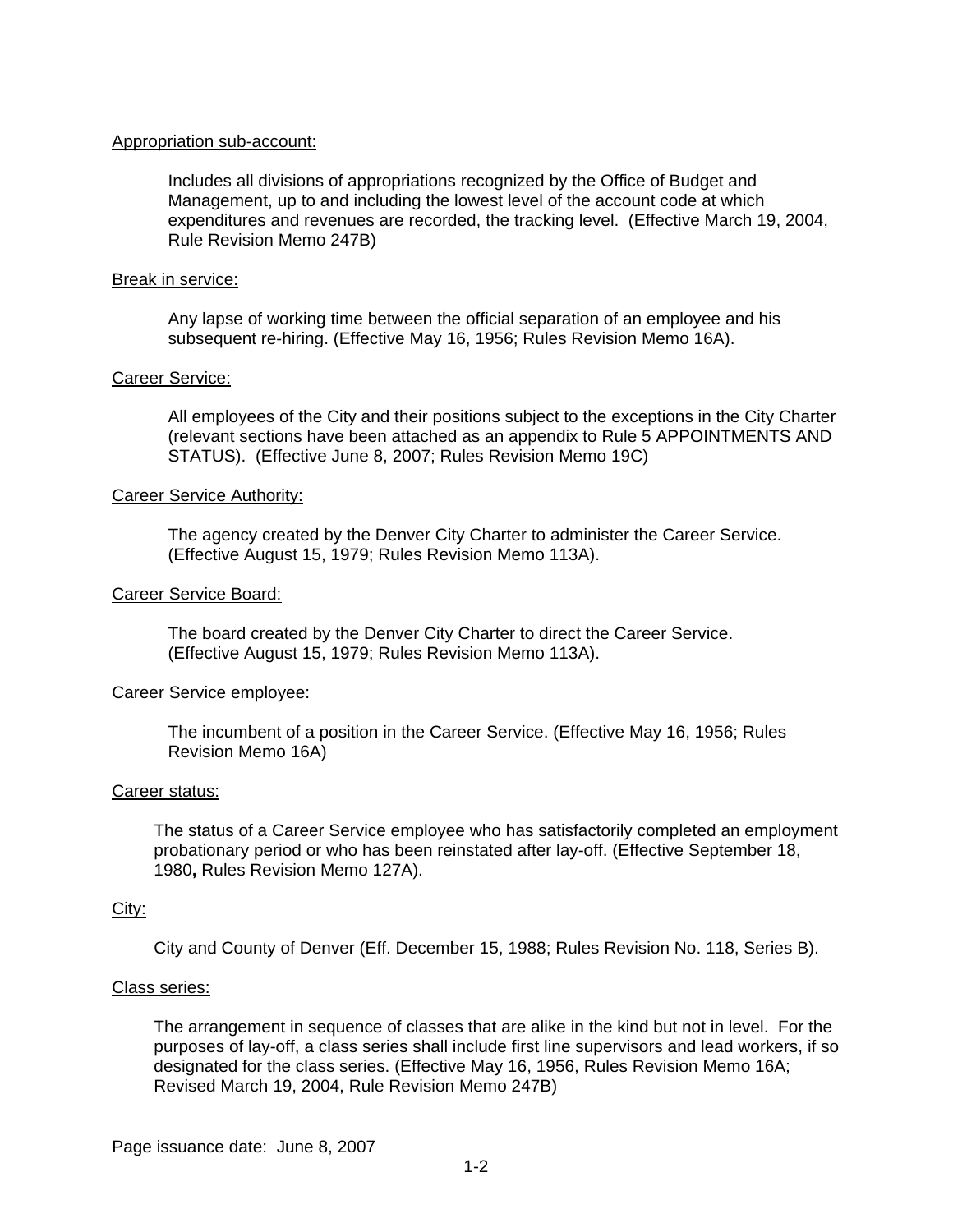## Continuous service date:

The effective date of an employment appointment or a re-employment appointment in the career service, whichever is later; or the effective date of appointment from a reinstatement list plus credits for service prior to lay-off. This definition does not affect employee rights to sick leave and vacation leave as established in the Revised Municipal Code or the Career Service Rules. (Eff. 12/15/83, Rules Rev. 51B; Revised 3/19/2004; Rules Rev. 247B)

## Disabled individual:

An individual who (1) has a physical or mental impairment which substantially limits one or more major life functions; or (2) has a record of such impairment; or (3) is regarded as having such an impairment; or (4) has begun or successfully completed a supervised drug rehabilitation program and is no longer engaged in the illegal use of drugs. (Eff. 1/l/93; Rules Rev. 160B).

### Disqualification:

An involuntary no-fault separation of an employee, or action in lieu thereof, based on a legal, physical, mental or emotional impairment or incapacity, occurring or discovered after appointment, which prevents satisfactory performance of the duties and responsibilities of the position. (Eff. 3/15/79; Rules Rev. 11OA).

### Documented performance:

A verifiable assessment of an individual's work performance, including PEPR ratings, disciplinary actions, and safety violations. (Eff. 3/19/2004, Rule Rev. 247B).

## Domestic Partner:

An unmarried adult, unrelated by blood (closer than would prohibit marriage in Colorado pursuant to the Colorado Revised Statutes), with whom an unmarried employee has an exclusive committed relationship, maintains a mutual residence and shares basic living expenses. (Eff. 3/16/95; Rules Rev. 178, Series B).

### Effective date:

The date when a personnel action takes effect; in the case of separation, the employee's last day of work, exclusive of accrued vacation leave or compensatory time. (Eff. 5/16/56; Rules Rev. 16A).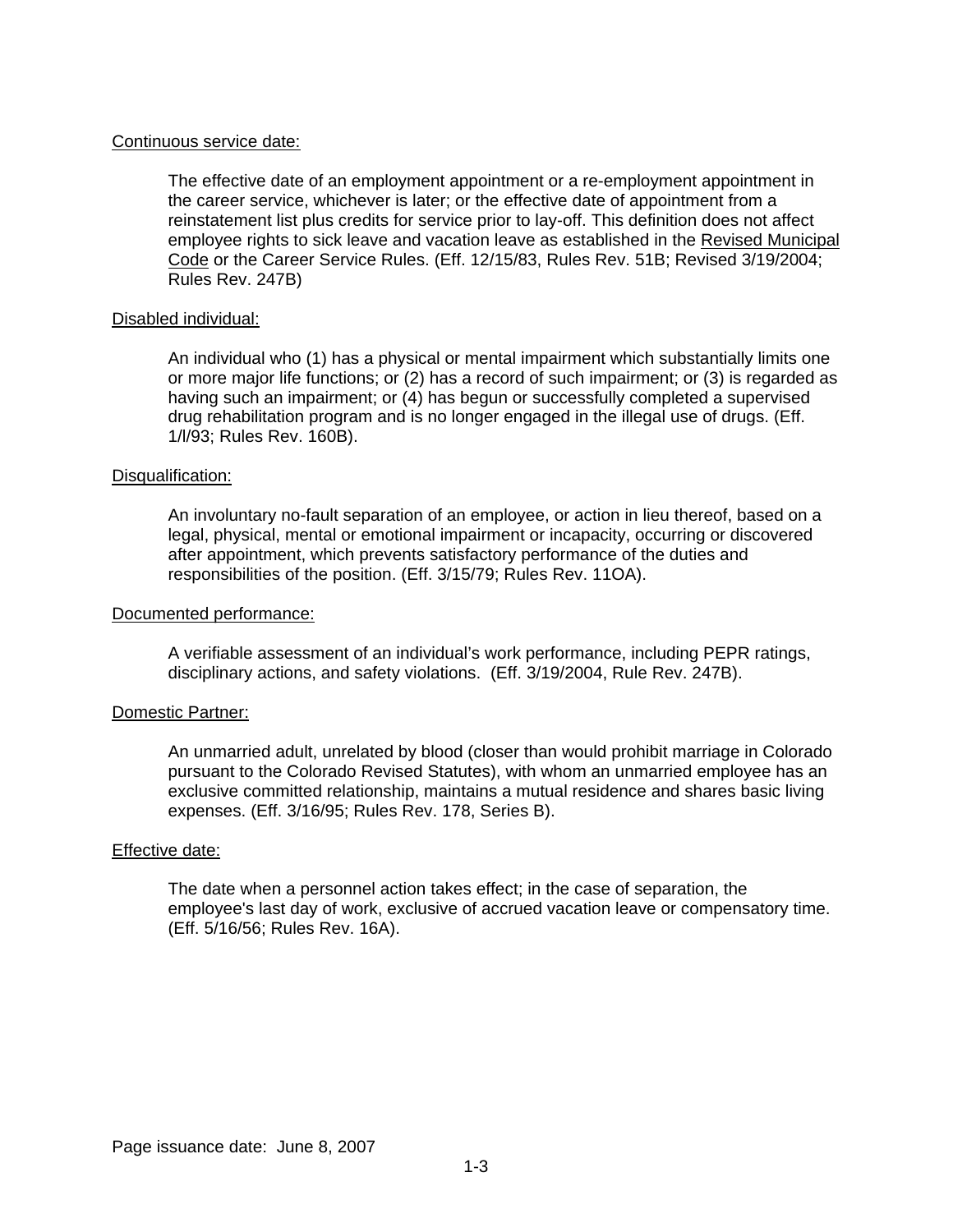## Month of service:

The period of time between a given date in one month and the preceding day in the following month (e.g., April 16 through May 15). (Effective October 12, 1981; Rules Revision Memo 19B).

### Non-career status:

The status of an employee who is appointed to an on-call position. Non-career status employees do not serve a probationary period. (Effective June 8, 2007; Rules Revision Memo 19C)

## On-call position:

A position in which the incumbent works as needed. On-call positions may have routine or variable work patterns and are generally filled to accommodate seasonal or short term activities in various city agencies. (Effective June 8, 2007; Rules Revision Memo 19C)

### Part-time position:

One in which an employee is scheduled to work less than forty (40) hours per week. (Effective September 18, 1980; Rules Revision Memo 127A).

### Probationary period:

A period of time following employment appointment, promotional appointment, or reemployment which is a work-test period for the employee, and during which the employee is on a trial basis. (Effective September 18, 1980; Rules Revision Memo 127A).

#### Professional class:

A class in which the duties and responsibilities meet the following criteria:

- A. Primary duties consist of the performance of:
	- 1. Work requiring knowledge of an advanced type in a field of science or learning customarily acquired by a prolonged course of specialized intellectual instruction and study, as distinguished from a general academic education and from an apprenticeship, and from training in the performance of routine mental, manual, or physical processes, or
	- 2. Work that is original and creative in character in a recognized field of artistic endeavor (as opposed to work which can be produced by a person endowed with general manual or intellectual ability and training), and the result of which depends primarily on the invention, imagination, or talent of the employee, or (Effective March 2, 1982; Rules Revision Memo 30B)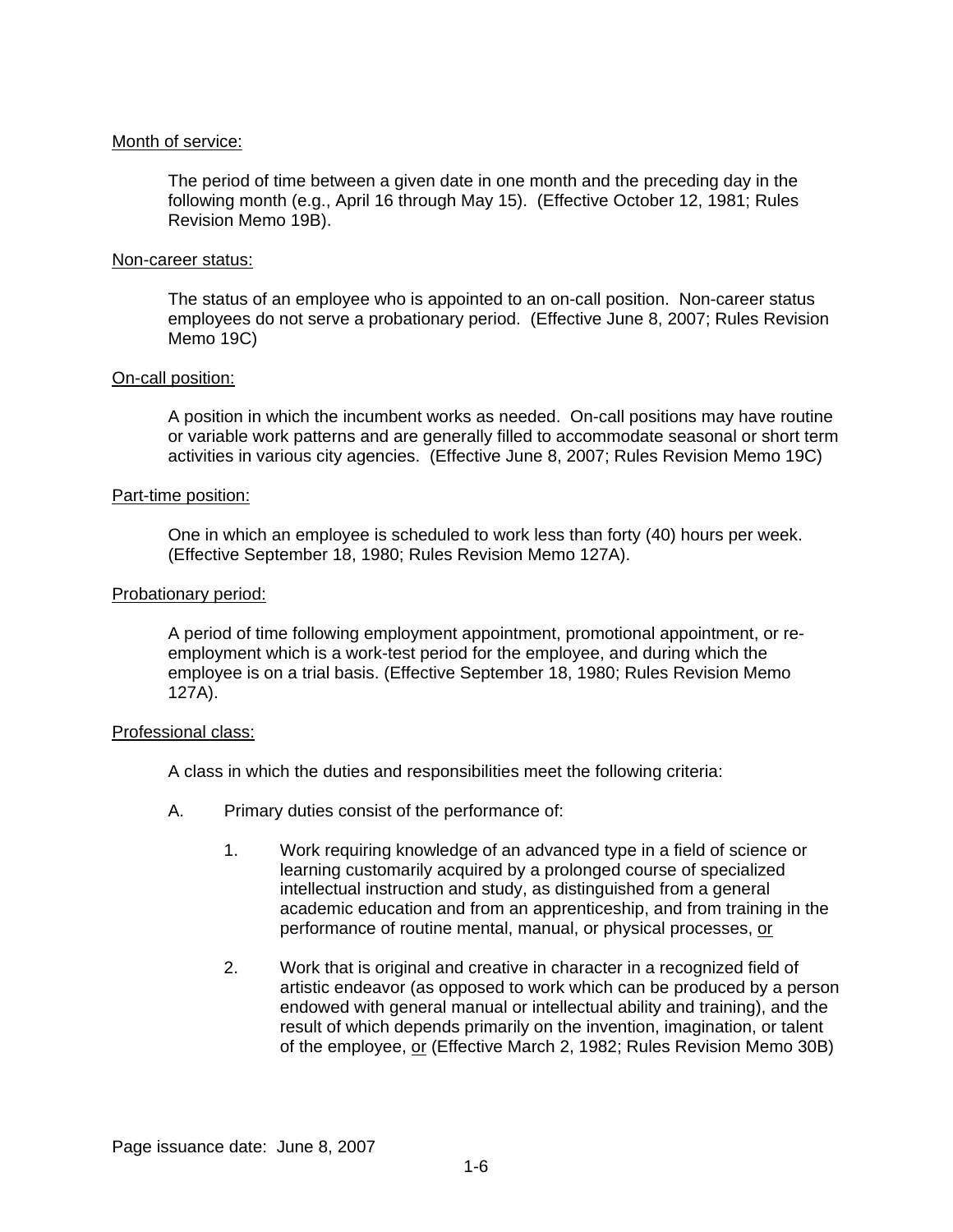- E. Re-instatement lists shall only be used within the Lay-off Unit (as defined in Rule 14, SEPARATION OTHER THAN DISMISSAL) that the employee was in when the lay-off took place.
- F. Certification from the re-instatement list is mandatory and exclusive. No other certification shall be made while any available eligible candidate remains on this list. Certification shall consist of the highest ranking available eligible candidate, or if there are ties, all those at the highest ranking.
- G. If a re-instatement list exists for a classification in which the department or agency has a position with a special qualification, which has been approved by the Personnel Director, certification shall consist of the highest ranking available eligible candidate who has the special qualification, or if there are ties, all those with the required special qualification at the highest ranking. If none of the available eligible candidates have the required special qualification, a certification shall be made in accordance with the rules applicable when there is no reinstatement list.
- H. Any re-instatement list may be abolished at any time by the Personnel Director if the classification specification is abolished or revised.

# 3-43 Employment List

- A. An employment list is comprised of all eligible candidates who have applied to and qualified for a particular classification.
- B. Certification:
	- 1. The requesting department or agency is entitled to have twenty (20) names of eligible candidates with the highest scores certified for each vacancy, unless fewer are qualified.
	- 2. a. A minimum of three (3) eligible candidates from a certified employment list must be interviewed by the department or agency when filling a vacant position.
		- b. The three interview requirement imposed by the preceding subsection shall be waived for the limited purpose of transitioning employees of the Election Commission as of July 16, 2007 into the Career Service. (Effective June 8, 2007; Rules Revision Memo 19C)
	- 3. The department or agency may request additional names from the Personnel Director. Such a request shall be accompanied by a written justification explaining why the original certification was insufficient, and may be granted for good cause shown.
	- 4. Certification to an on-call vacancy from an on-call employment list may consist of one name or as many names as there are on the list, depending on a request from a department or agency.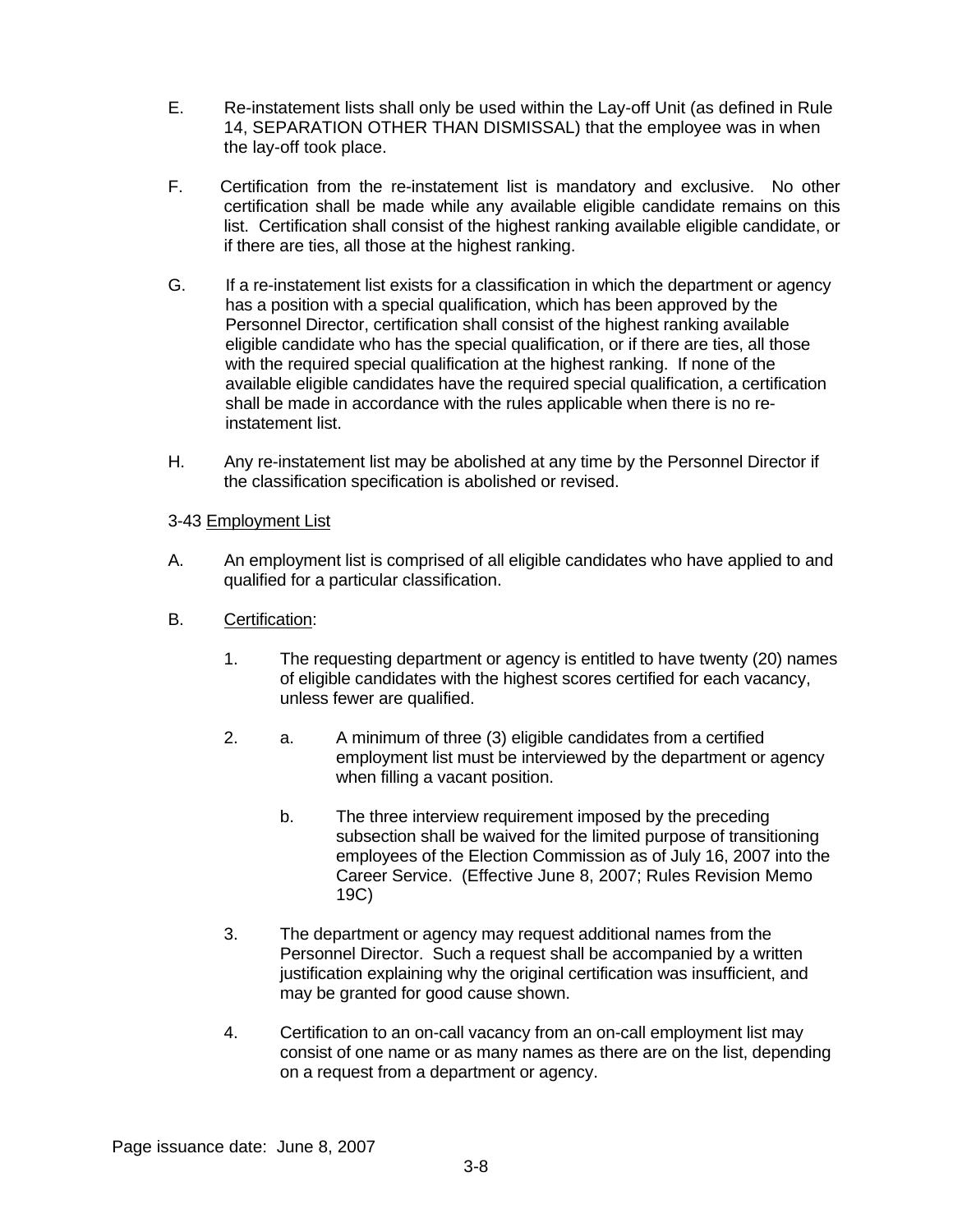- 5. CSA shall certify an employment list to the appointing authority containing the names of all eligible candidates for an applicable trainee or intern position.
- C. Candidates on employment lists may be re-certified during the life of the employment list. However, at the request of an appointing authority, eligible candidates may be excluded from re-certification to the same department or agency if approved by the Personnel Director.
- D. Employment lists may be abolished or extended at the discretion of the Personnel Director. Eligible candidates may be listed on:
	- 1. On-call employment lists as long as they are available for work, unless removed for cause, or unless the list is abolished; and
	- 2. All other employment lists for three months unless removed for cause, or unless the list is abolished or extended.

# E. Trades Apprentices

Career Service employees serving in the Career Service classification of Trades Apprentice who have satisfactorily completed apprenticeship training needed for entrance into a promotional classification, as evidenced by an appropriate statement of completion signed by their department or agency, and who meet the minimum qualification requirements of the promotional classification, may have their names added to the employment list for the classification and trade in which they have trained. They may be promoted without further certification. The trades involved are Carpentry, Electrical, Heating, Ventilating and Air Conditioning (HVAC), Heavy Equipment Mechanic, Painting and Plumbing.

# 3-44 Transfer, Demotion, Re-promotion, or Re-employment candidates

- A. All candidates who have applied for and are eligible for a transfer, demotion, repromotion, or re-employment appointment into a vacancy shall be certified in addition to the employment list.
- B. No examination in addition to an evaluation of experience and education is necessary to be certified as a transfer, demotion, re-promotion, or re-employment candidate.
- C. The names of eligible candidates who have applied for and are eligible for a transfer, demotion, re-promotion, or re-employment appointment into a vacancy may be certified to vacancies for as long as the underlying employment list exists.

# 3-45 Use of Appropriate Alternative Lists

When full certification is not available for a given classification, the Personnel Director may declare a list for a different classification to be an appropriate list, provided the classification chosen has an equal or higher beginning pay rate than the original classification, and that the eligible candidates on the new list meet the minimum qualifications of the original classification.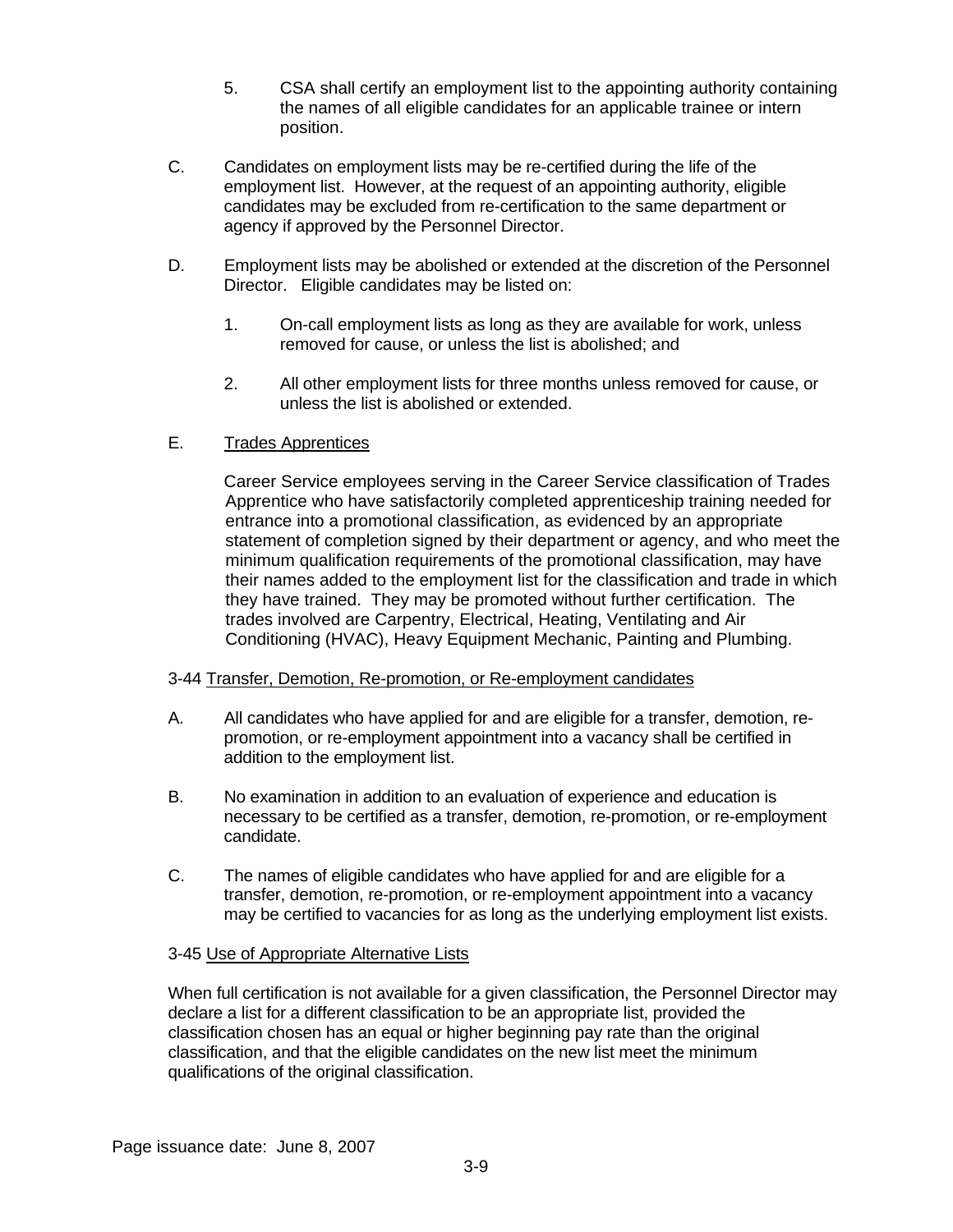## **RULE 5 APPOINTMENTS AND STATUS**

## Section 5-10 Appointment by Appointing Authority

The Career Service shall comprise all employees of the City and their positions, subject to the exceptions in the City Charter (relevant sections have been attached as an appendix to this rule). Election Judge positions are not part of the Career Service. Appointment to any position in the Career Service shall be made by an appointing authority, subject to local, state, and federal employment laws. (Effective June 8, 2007; Rules Revision Memo 19C)

## Section 5-20 Medical examinations following a conditional offer of employment

- A. All classes in the career service shall be allocated to a medical group by the Personnel Director with approval of the Career Service Board. The medical groups are as follows:
	- 1. Medical Group 1: Positions which demand a very high degree of physical fitness and health.
	- 2. Medical Group 2: Positions which demand considerable labor and exertion or in which safety considerations mandate a high degree of physical fitness and health.
	- 3. Medical Group 3: Positions which require little physical labor or exertion and an average degree of health.
- B. Applicants who are offered positions which are classified as group 1 or 2 will be required to submit to a medical examination after receiving a conditional offer of employment. The examination shall be administered by the occupational health and safety clinic at Denver Health Medical Center. The examination shall be completed after a conditional offer of employment has been given to the applicant and before the first day of work.
- C. Applicants who are offered positions which are classified as group 3 will not be required to submit to a post employment offer medical exam.

## 5-21 Adoption of Medical Standards

Medical standards for each medical group shall be proposed by Denver Health Medical Center. Proposed standards adopted by the Career Service Board shall be used as a guide in determining medical fitness. The Personnel Director may waive these standards at the request of an appointing authority when the Personnel Director determines that it is in the best interest of the City and County of Denver and when such employment will not constitute a hazard to the prospective employee's health or create a liability to the City.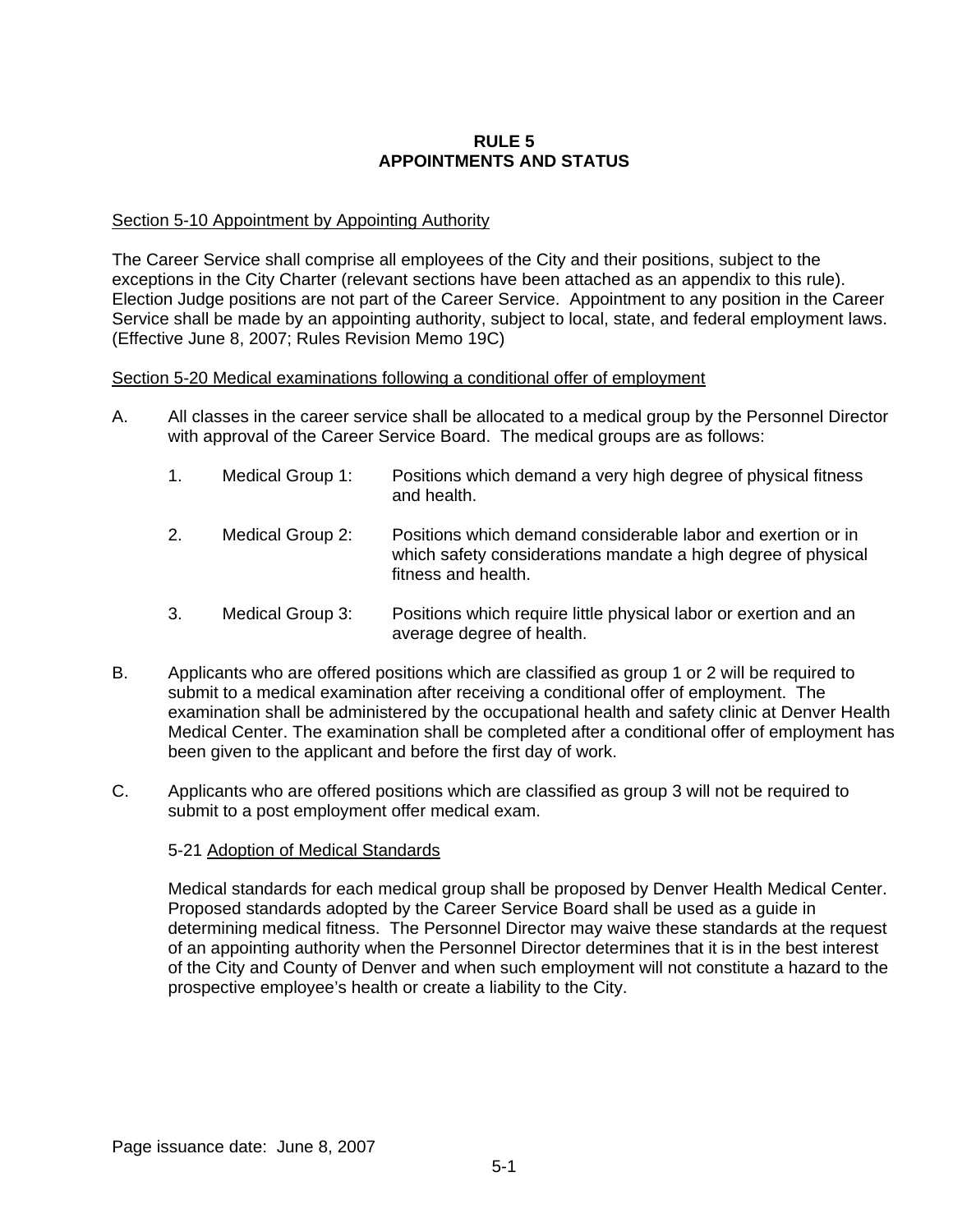## Section 5-30 Types of Positions

(Effective November 1, 1980; Rules Revision Memo 127A).

## 5-31 General

All positions in the Career Service shall be identified by the following two (2) characteristics:

- A. Duration; and
- B. Number of hours worked.

## 5-32 Duration

The duration of each position in the Career Service shall be determined by one of the following definitions:

- A. Unlimited positions: A position which has no specified ending date.
- B. Limited position: A position which has a specified ending date. Examples are positions funded by grants, positions created to meet a special project or seasonal need, positions created to replace an employee on extended leave without pay, positions created to provide program continuity on an acting basis while recruitment is underway to fill a vacant position, and similar positions created with a time limitation for comparable specific purposes.

## 5-33 Number of Hours Worked

- A. Identification of Positions by Category: Each position in the Career Service shall be identified by one of the following working hours categories:
	- 1. Full time;
	- 2. Part time;
	- 3. On call.
- B. Criteria of Categories
	- 1. Full time: A full time position is one in which an employee is scheduled to work forty (40) hours per week. If a special work schedule is authorized under Rule 9 PAY ADMINISTRATION, a full time position shall include a work schedule of eighty (80) hours in two (2) weeks, when applicable.
	- 2. Part time: A part time position is one in which an employee is scheduled to work less than forty (40) hours per week.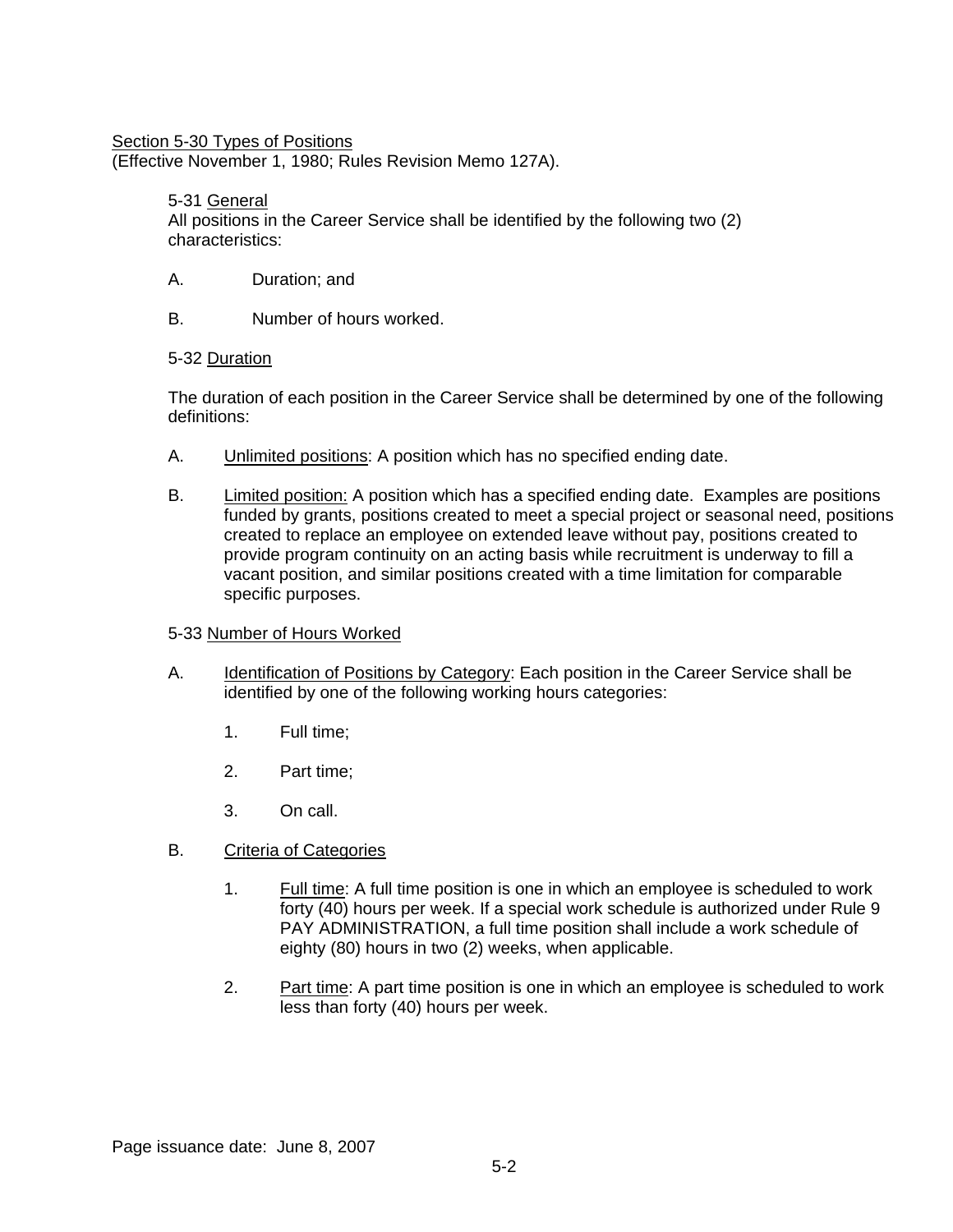3. On call: An on call position is one in which the employee works as needed. Oncall positions may have routine or variable work patterns and are generally filled to accommodate seasonal or short term activities in various city agencies. Ushers are an example. Since Election Judges are not in the Career Service, they are not considered to be on-call Career Service employees. (Effective June 8, 2007; Rules Revision Memo 19C)

## Section 5-40 Employee Status

(Effective November 1, 1980; Rules Rev. Memo 127A; revised effective April 1, 2006; Rules Revision Memo 6C)

## 5-41 General

Every Career Service employee shall hold one of the following employee status identifications; determined by position characteristics, probation requirements, or both:

- A. Employment probationary status;
- B. Career status;
- C. Promotional probationary status;
- D. Non-career status;
- E. Trainee or intern probationary status.

## 5-42 How Status is Attained

- A. Employment probationary: Every person when first appointed or re-employed to a full time or part time, limited or unlimited Career Service position, that is not a trainee or intern position, shall hold employment probationary status for the probation period required for the class.
- B. Career
	- 1. General: Employees attain career status through:
		- a. Successful completion of-the probationary period, and the training programs required by Rule 6 EMPLOYEE TRAINING AND ORGANIZATIONAL DEVELOPMENT; or
		- b. Re-instatement after layoff.
	- 2. Promotion while on employment probation: An employee promoted while on employment probation shall attain career status in the former class upon satisfactory completion of the number of months required in that former class. In order to achieve career status in the class to which promoted, the employee shall serve the remaining probationary period required for that class in promotional probationary status.

.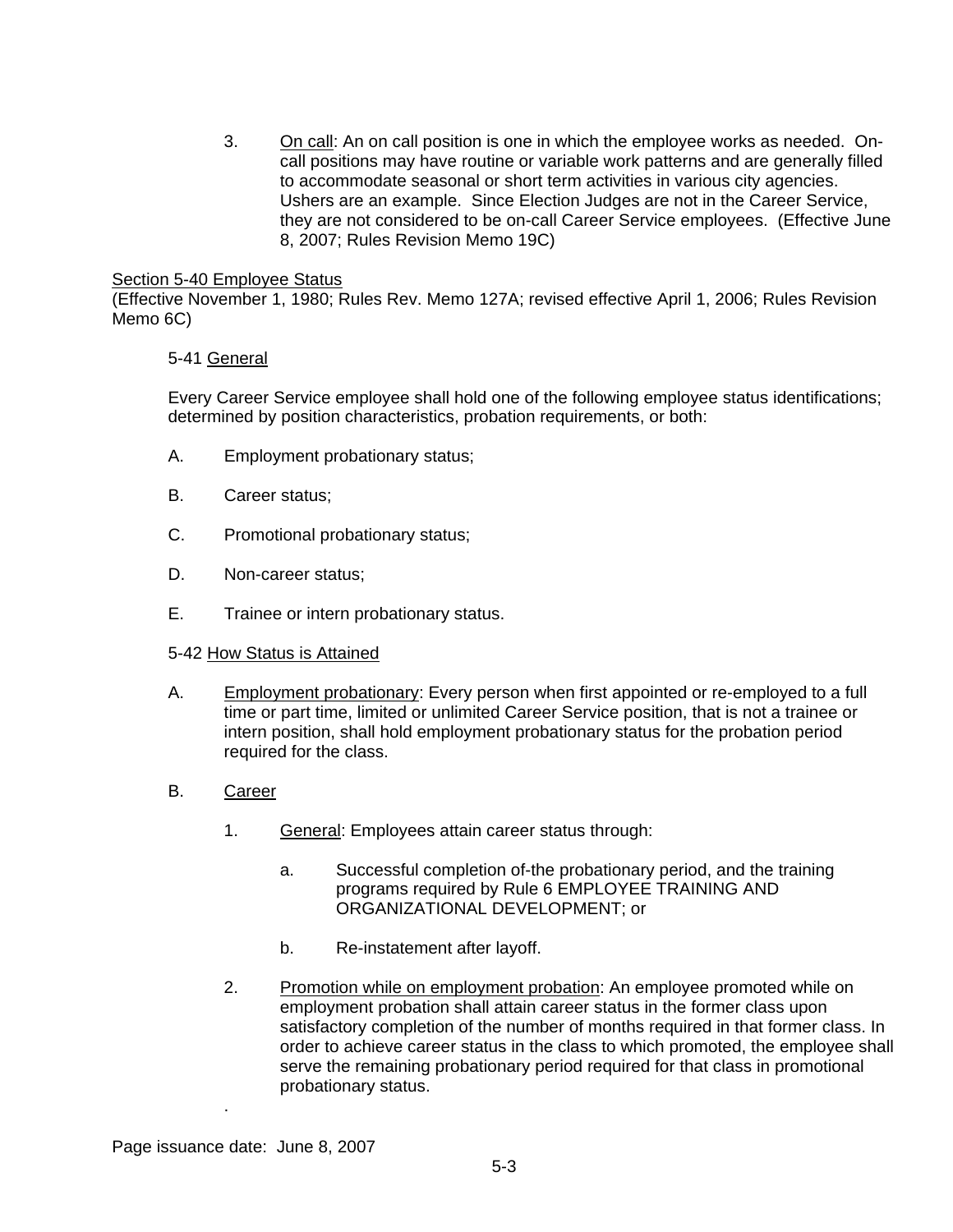- C. Promotional probationary: Every career status employee who receives a promotional appointment (including re-promotion) shall hold promotional probationary status for the full probationary period of the new class. A promotional probationary employee who transfers from career status to non-career status and back again shall have promotional probationary status as of the date immediately preceding the initial transfer.
- D. Non-career: Every person who is appointed to an on-call position shall hold non-career status for the duration of the appointment and shall not serve a probationary period.
- E. Trainee or intern probationary: Every person who is appointed to a trainee or intern position shall hold trainee or intern probationary status for the duration of the appointment, as required for the applicable trainee or intern classification specification. The Public Safety Cadet classification is considered a trainee classification under these rules.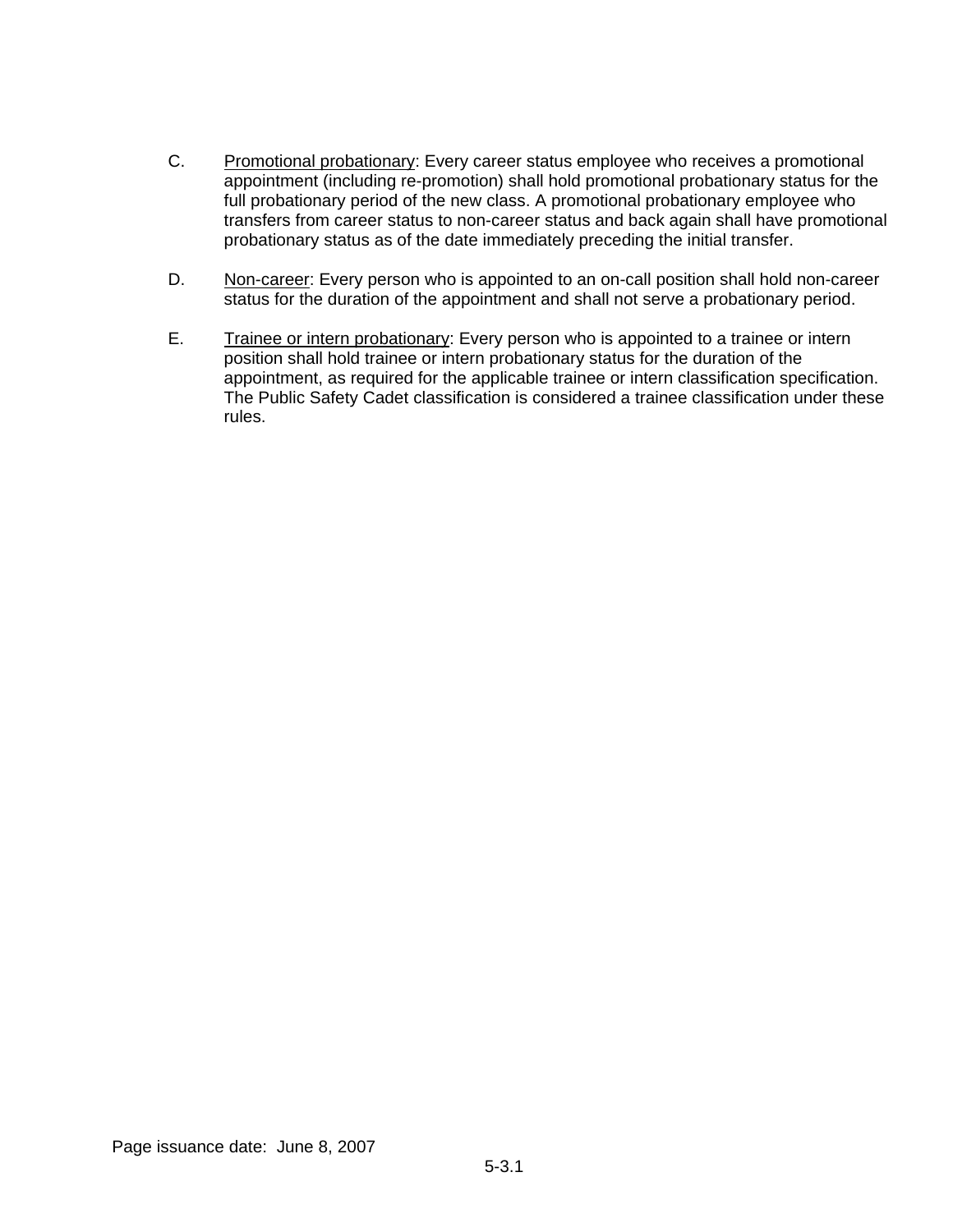# **APPENDIX 5.A.**

# **RELEVANT PROVISIONS FROM THE CITY CHARTER, ARTICLE IX, EMPLOYMENT, PART 1, CAREER SERVICE**

- § 9.1.1 Career Service personnel system.
- E. The Career Service shall comprise all employees of the City and their positions except:
- (i) elected officers;
- (ii) members of the Mayor's cabinet;
- (iii) the Director of Excise and Licenses;
- (iv) up to fifty employees appointed to serve at the pleasure of the Mayor in positions specifically designated or created by the Mayor in any department or agency of the City under the direct control of the Mayor;
- (v) county court judges and magistrates;
- (vi) members of the Classified Service of the Police and Fire Departments, the Police Chief if not a member of the Classified Service, and the Undersheriff;
- (vii) attorneys and part-time employees employed by the District Attorney, other employees of the District Attorney excluded from the Career Service and placed in an alternate merit personnel system pursuant to state law, and up to ten employees appointed to serve at the pleasure of the District Attorney in positions specifically designated or created by the District Attorney in the District Attorney's office;
- (viii) certified public accountants employed by the Auditor and up to five employees appointed to serve at the pleasure of the Auditor in positions specifically designated or created by the Auditor in the Auditor's Office;
- (ix) employees of the Denver Art Museum, the Denver Museum of Nature and Science, the Denver Zoological Gardens, and the Denver Botanical Gardens;
- (x) persons retained on a contractual basis to perform professional or technical services for limited periods of time;
- (xi) employees of the City Council, Library Commission, Civil Service Commission, Board of Adjustment, and Denver Water; and
- (xii) any hearing officers and up to two employees in positions specifically designated or created by the Career Service Board, appointed to serve at the pleasure of the Board.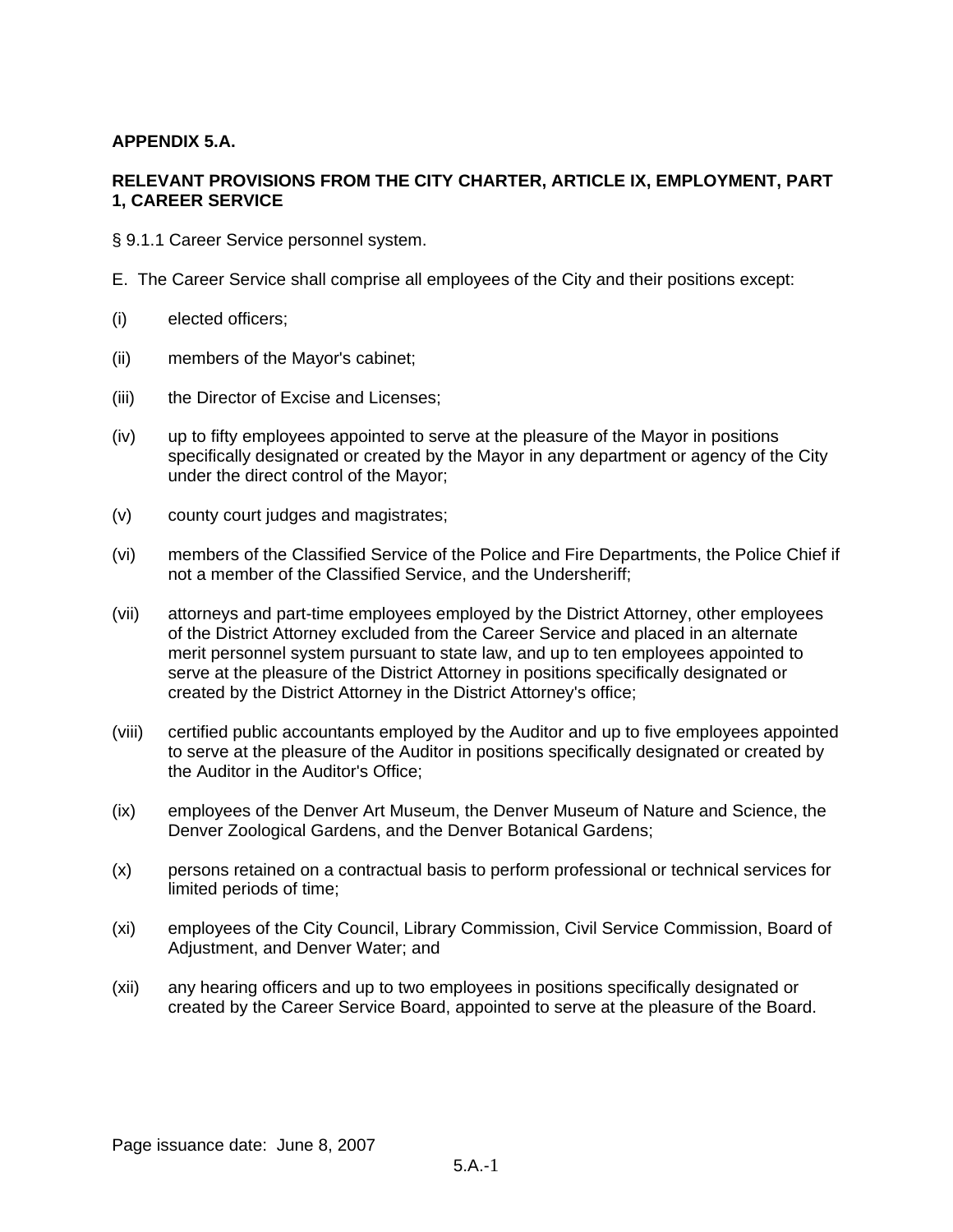- (xiii) any employee appointed to serve at the pleasure of the mayor for the purpose of monitoring internal investigations and disciplinary actions in the Department of Safety, and any employees appointed by the monitor to serve at the pleasure of the monitor. The appointment of any monitor by the mayor pursuant to this or any other provision of the charter shall require confirmation by the city council.
- (xiv) the Director of Elections and no more than one other employee in a position specifically designated or created by the Clerk and Recorder, appointed to serve at the pleasure of the Clerk and Recorder. Any employee of the Denver Election Commission as of July 16, 2007 and formerly excepted from the Career Service pursuant to this section shall retain his or her position as an employee of the Clerk and Recorder if the employee qualifies to retain the position in accordance with the rules of the Career Service Board.

This Appendix is provided for informational purposes and is not considered a part of the Rules.